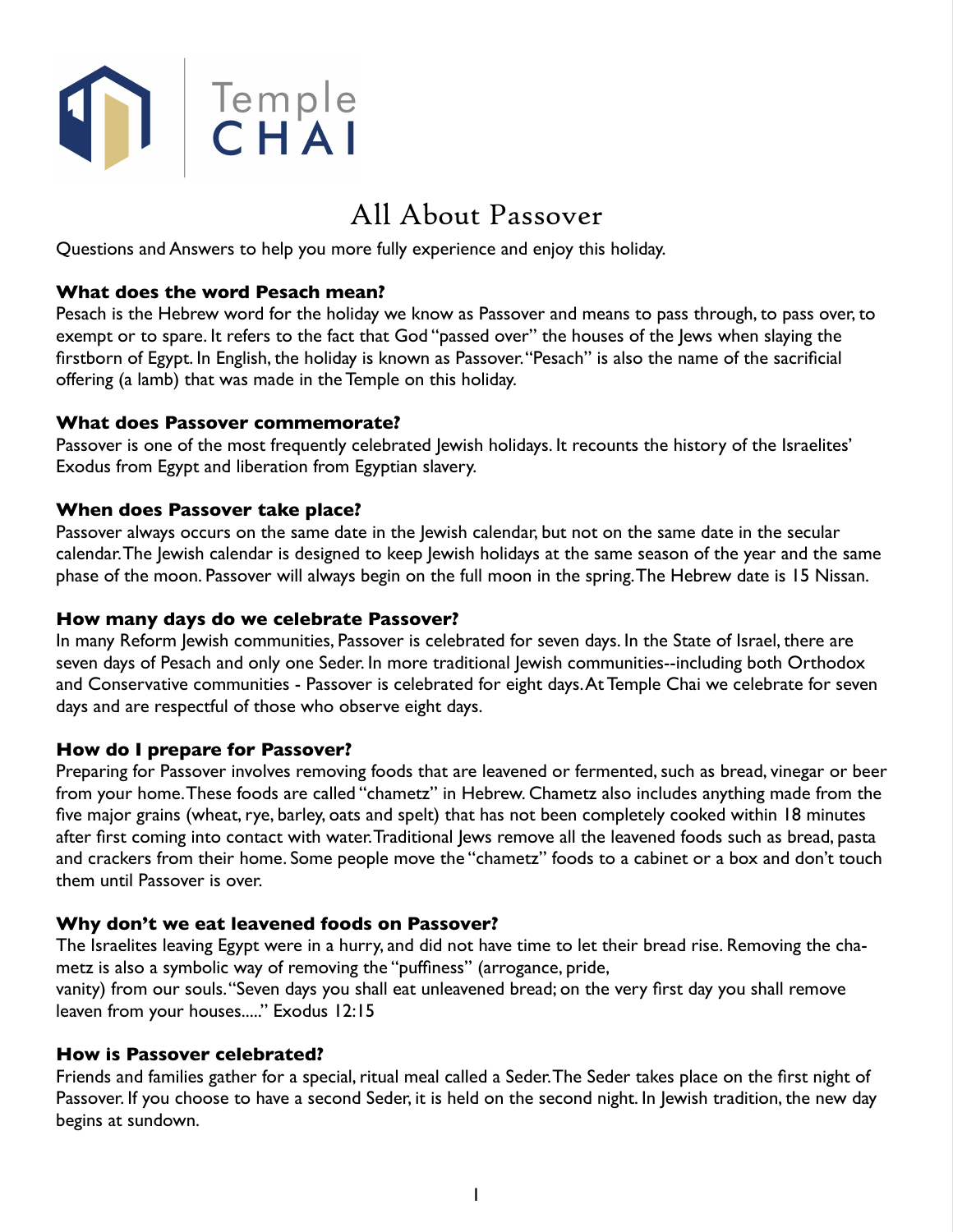## **What is a Seder?**

Seder is the Hebrew word for "order." It consists of a festive meal in which we tell the story of the lewish people and the Exodus from Egypt. Details regarding how to conduct a Seder are found in the "Hagaddah."

## **Why do some people have two Seders?**

In the ancient world, the new month was formally declared when the new moon was sighted in Jerusalem. By the time word reached the Disapora, it was uncertain when, exactly, the new month had begun. An extra day of observance, the second Seder, was added to the holiday celebrations in the Disapora in order to be certain regarding the date. This custom remains today in many traditional communities.

## **What is the Diaspora?**

It is the Jewish population that lives outside the Land of Israel.

# **What is a Haggadah (plural Haggadot)?**

The Haggadah is a book which serves as our guide for the Seder. It literally means "the telling." The Haggadah includes the order of the Seder and the story of the Exodus from Egypt, along with additional prayers and songs.

# **How do I choose the right Haggadah for our Seder?**

There are a variety of Haggadot. You can find age appropriate, family, LGBT, liberal, spiritual and traditional Haggadot. The important thing is to find one that is right for you, your family and your Seder.

# **Where do I buy a Haggadah?**

You may purchase them at your local Judaica Store, your synagogue Judaica Shop, online, and in many local bookstores.

# **Do I need one for every person who attends the Seder?**

It is recommended that each person has a Haggadah so that everyone may participate in the Seder.

# **What should my Passover table have on it?**

2 Candles (Shabbat type) – candles to be lit at the beginning of the Seder Seder plate (items for the plate are listed in the next question)

3 Matzot (plural for Matzah) on a plate with cloth covering

Salt water

Cups for wine/grape juice for each person

Elijah's Cup - filled with wine/grape juice for the biblical prophet Elijah who, according to Jewish tradition, will usher in the messianic age.

Afikoman bag or napkin (see below for explanation)

# Some New Traditions:

- Empty plate reminding us of the challenge of homelessness
- Orange symbolizing inclusivity (Contemporary midrash suggests that a man angrily denouncing

feminism said that a woman belongs on a bima (pulpit) the way an orange belongs on a Seder plate. To support women's rightful place in Jewish life, people began including an orange on their Passover tables)

- Olives symbolizing peace
- Miriam's cup filled with water reminding us of the important role of Jewish women in history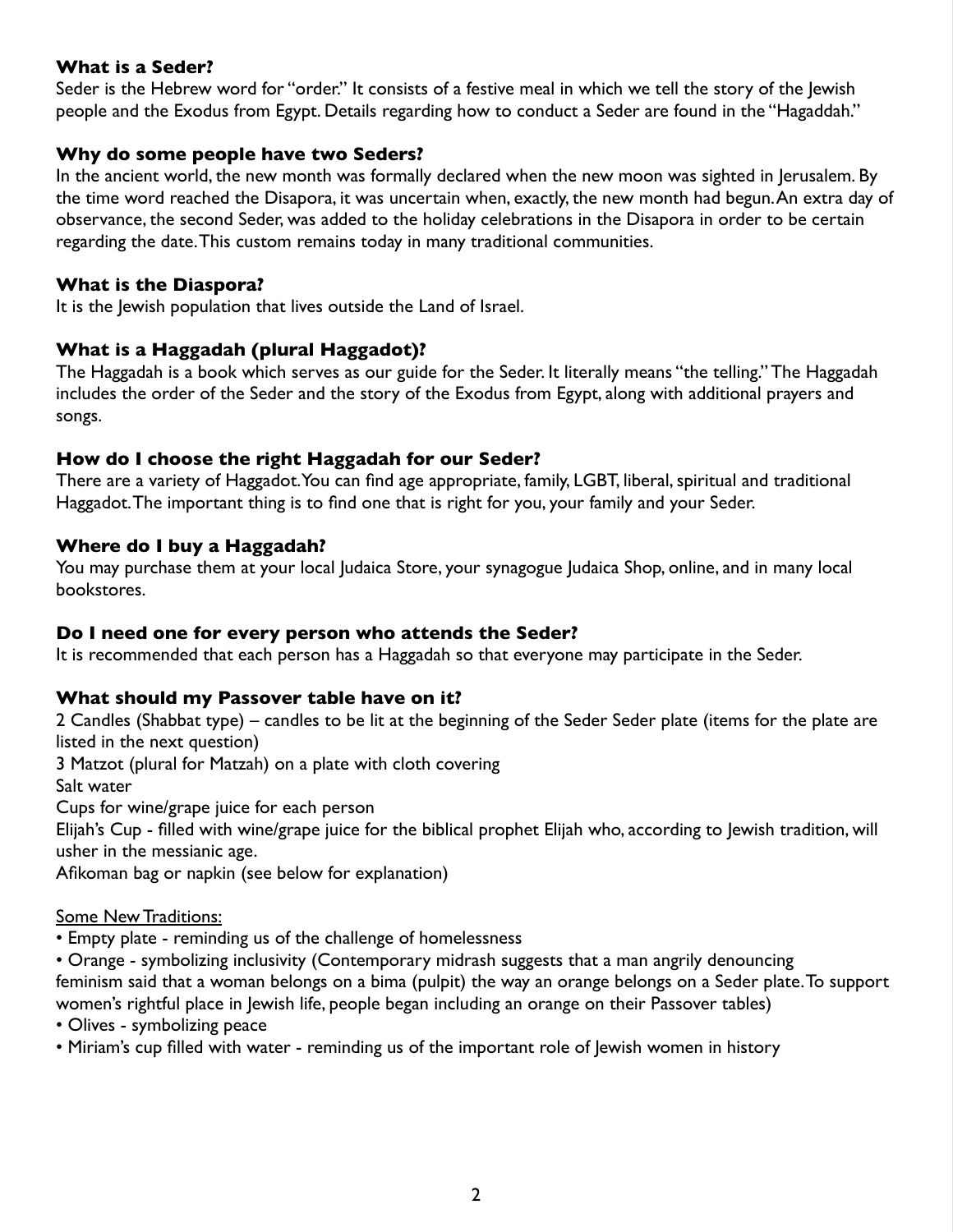## **What is the Seder Plate?**

A plate that holds special foods that are important in the Seder. These foods are:

• Roasted hard-boiled egg - symbolizes rebirth; the roasting symbolizes the sacrifice that was brought to the Temple in Jerusalem in ancient times and offered on Passover Eve

• Maror - any bitter herb. Many people use horseradish, which reminds us of the bitter lives of the Jewish People as slaves of the Egyptians

• Roasted shank bone - represents the Passover sacrificial offering. If you are vegetarian, a beet or carrot may be substituted

- Charoset a mortar-like mixture representing the bricks made by the Israelite slaves
- Spring vegetable (parsley) commemorates the arrival of spring

## **Why 3 Matzot on the Passover Table?**

There are three matzot on the Passover table. The middle matzah is broken at the beginning of the Seder (the Haggadah will tell you when to do this); half is hidden at the beginning of the meal. At the conclusion of the Seder, we search for this matzah, which is called the "Afikoman." (See below). Matzah is the only bread that is eaten with a Passover Seder meal.

#### **What is the Afikoman?**

Afikoman, the Greek word for dessert, is a piece of the middle matzah from the 3 matzot that are on the Passover table. It is hidden at the beginning of the Seder. If children are present, they engage in a search for this treasure. The Seder is not complete until the Afikoman is found and returned to the table. Often a small gift is given to the person who finds it. A small piece is eaten by each participant.

## **Do I need to purchase the Seder plate, Matzah plate and Elijah's cup and if so, where?**

If you choose to purchase these items you can buy them at your local Judaica Store, online, or at a synagogue Judaica Shop. You may also use items from your home such as a wine glass for Elijah's cup, a large plate for the Matzah and a large plate that will hold the Seder plate food items.

Is there special Matzah to eat during Passover?

Look for Matzah that is "kosher for Passover" in your local store.

#### **Is there special wine for Passover?**

Any kind of wine is acceptable for your Seder. Some people prefer to buy Israeli wines or kosher wines for this holiday.

#### **What is the mitzvah/obligation on Passover?**

As we read in the Torah, "You shall tell your children...." Exodus 12:26-27. That is why we have a Passover Seder - to retell the story of the Exodus.

#### **How do we make the Passover Seder relevant in today's world?**

We need to appreciate the blessing of freedom and remember our history. On a personal level, we ask ourselves - What challenges did we and/or members of our family face since our last Passover gathering or during the past year? In Hebrew, the word for Egypt is "Mitzrayim." This comes from a root meaning "a narrow place." We reflect on places in our own lives where we hope and pray for liberation.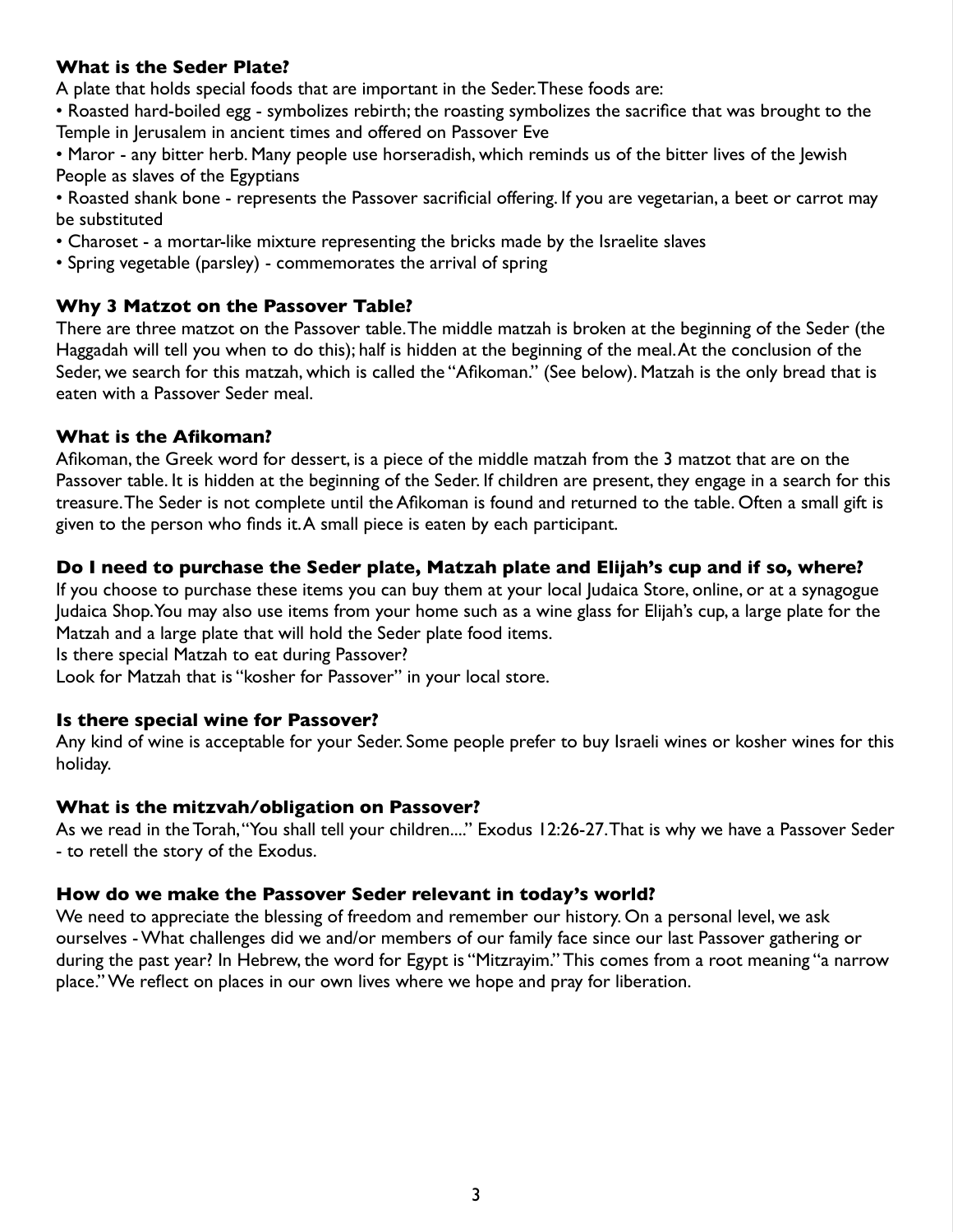# Recipes for Passover

# **Traditional Passover Sponge Cake**

This traditional recipe for sponge cake can be used like you would for a trifle or shortcake with fruit, whipped topping or other fillings that are kosher for Passover.

8 egg yolks

1 cup white sugar

1 Tbs. orange zest

3/4 cup matzah cake meal 1/4 cup potato starch

8 egg whites

1/2 cup white sugar

1 1/2 Tbs. fresh orange juice

Preheat oven to 325 degrees F (165 degrees C). Cut parchment paper to line the bottom of a 10-inch tube pan. Do not grease the pan.

In a medium bowl, whip egg yolks until light. Gradually add 1 cup sugar and orange zest; continue whipping until thick and pale, about 7 minutes. Sift together the matzo cake meal and potato starch; set aside. In a large glass or metal mixing bowl, beat egg whites until foamy. Gradually add remaining 1/2 cup sugar, continuing to beat until whites form stiff peaks. Fold the dry ingredients into the yolk mixture alternately with the juice. Fold 1/3 of the whites into the batter, then quickly fold in remaining whites until no streaks remain. Spread evenly into the prepared pan.

Bake for 1 hour and 10 minutes in the preheated oven, until cake springs back to the touch. Invert onto a wire rack to cool. Run a knife around the sides of the cake before removing from the pan.

# **Angelina De Leon's Matzah (From the New York Times Passover Cookbook)**

This recipe dates from the Spanish Inquisition. It survives because it was used as evidence in the trial of Angelina de Leon, to prove that she was a Jew. Honey and black pepper impact a sweet and spicy flavor. 4 cups white flour (Matzah cake meal may be substituted for the flour, though the dough does not roll out as well. Increase the water by one half and bake for 3 minutes longer.)

1 Tbs. freshly ground black pepper

4 large eggs, beaten

6 Tbs. honey 4 Tsp. olive oil 8 Tbs. water

Preheat the oven to 400 degrees

In a large mixing bowl, combine the flour and pepper. Mix well.

Mix in the eggs, honey, olive oil, and just enough water to make a very dry dough. Do not over mix.

Divide the dough into 12 equal portions and shape into balls. On a lightly floured surface, roll each ball into a thin disk about 8 inches in diameter. Pierce all over with fork.

Bake on cookie sheets for 6 to 8 minutes, or until Matzot are puffed and begin to brown. Cool on racks.

# **Charoset**

This fruit, nut and wine mix is eaten during the Seder. It is meant to remind us of the mortar used by the Jews to build during the period of slavery. It should have a coarse texture. The recipe below makes a large quantity, but we usually make more before the holiday is over as it is a popular item. Other fruits or nuts can be used. 4 medium apples, 2 tart and 2 sweet

1/2 cup finely chopped almonds or walnuts 1/4 cup sweet wine

1/4 cup dry wine

1 Tbs. cinnamon

Shred or chop the apples. Add all other ingredients. Allow to sit for 3-6 hours, until the wine is absorbed by the other ingredients.

Sephardic Charoset

6 oz pitted dates

6 oz dried fig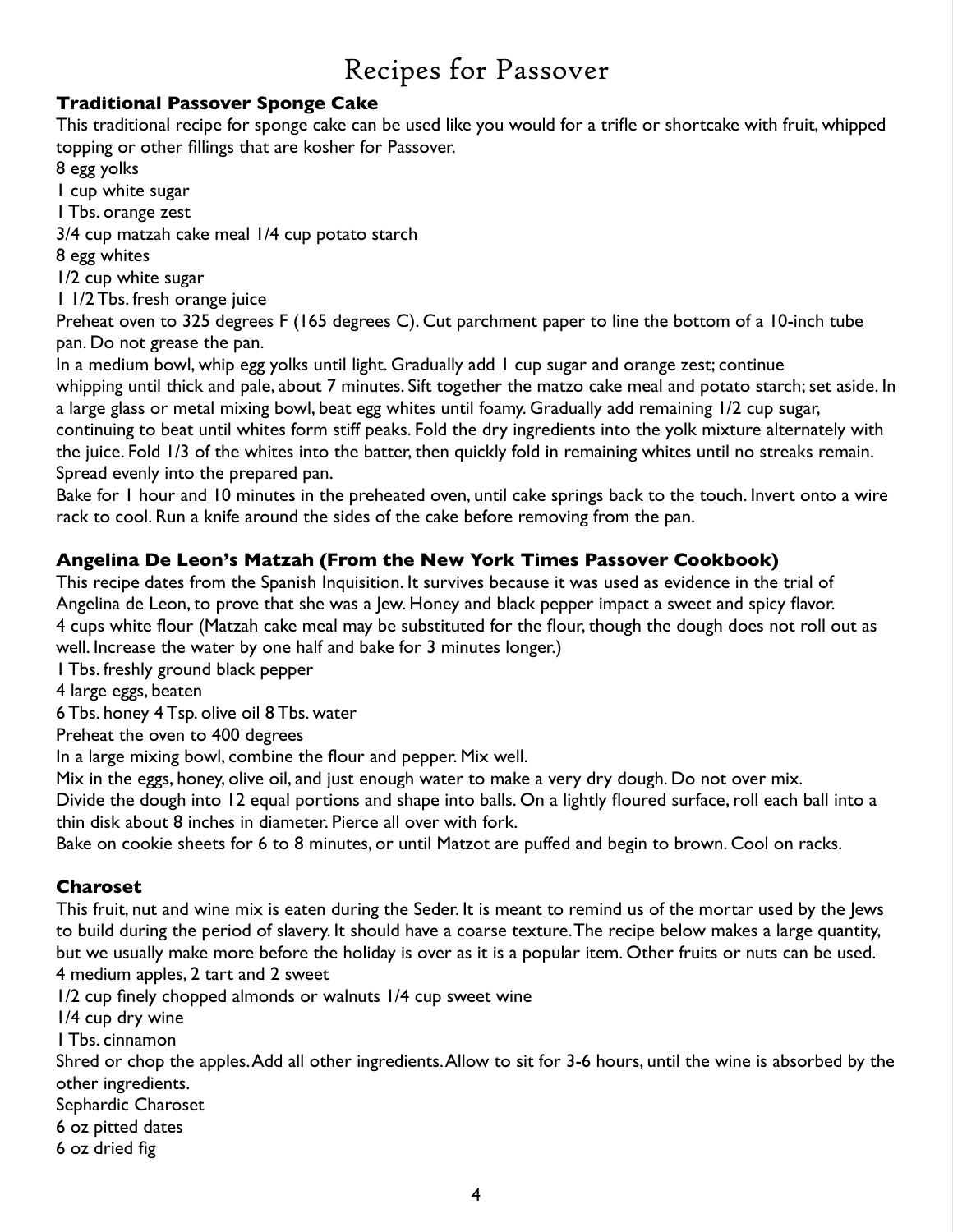6 oz dried apricots 6 oz white raisins 2 macintosh apples cored, peeled and cut into small pieces 1 cup walnuts sweet wine to taste ground cinnamon to taste Chop walnuts into small pieces. Chop dried fruit in a food processor in small batches with a little bit of apples and nuts in each batch. When done, blend all together. Moisten with wine if necessary. You can serve as is, or roll into balls the size of a whole walnut and refrigerate a few hours before serving. Roll balls in cinnamon and shake off excess right before serving.

# **Passover Pineapple Peach Kugel**

"This Bundt-shaped beauty tastes as good as it looks" Shared by Malka Wolman Originally published in Seasoned with Love © 2006 The William Breman Jewish Heritage Museum in Atlanta, GA

Ingredients 2 sticks butter (melted) – divided in 2 1 box matzah (soaked) 1 lb cottage cheese 1 pint sour cream 15 oz can sliced peaches (drained) 15 oz can crushed pineapple (drained) 6 eggs 1 cup sugar 2 tsp vanilla dark brown sugar ½ cup pecan halves

**Directions** 

- Preheat oven to 325
- Add melted butter to matzah.
- In a large bowl, combine cottage cheese, sour cream, peaches, and pineapple.
- Mix with matzah.
- In a medium bowl, beat eggs with sugar and vanilla. Add to matzah. Mix thoroughly.
- Coat pan thoroughly with rest of butter.
- Pat dark brown sugar on sides/bottom of pan. Place pecans on brown sugar.
- Add matzah mixture into pan.
- Bake 1 hour at 325. Immediately after baking, flip upside down onto a plate.